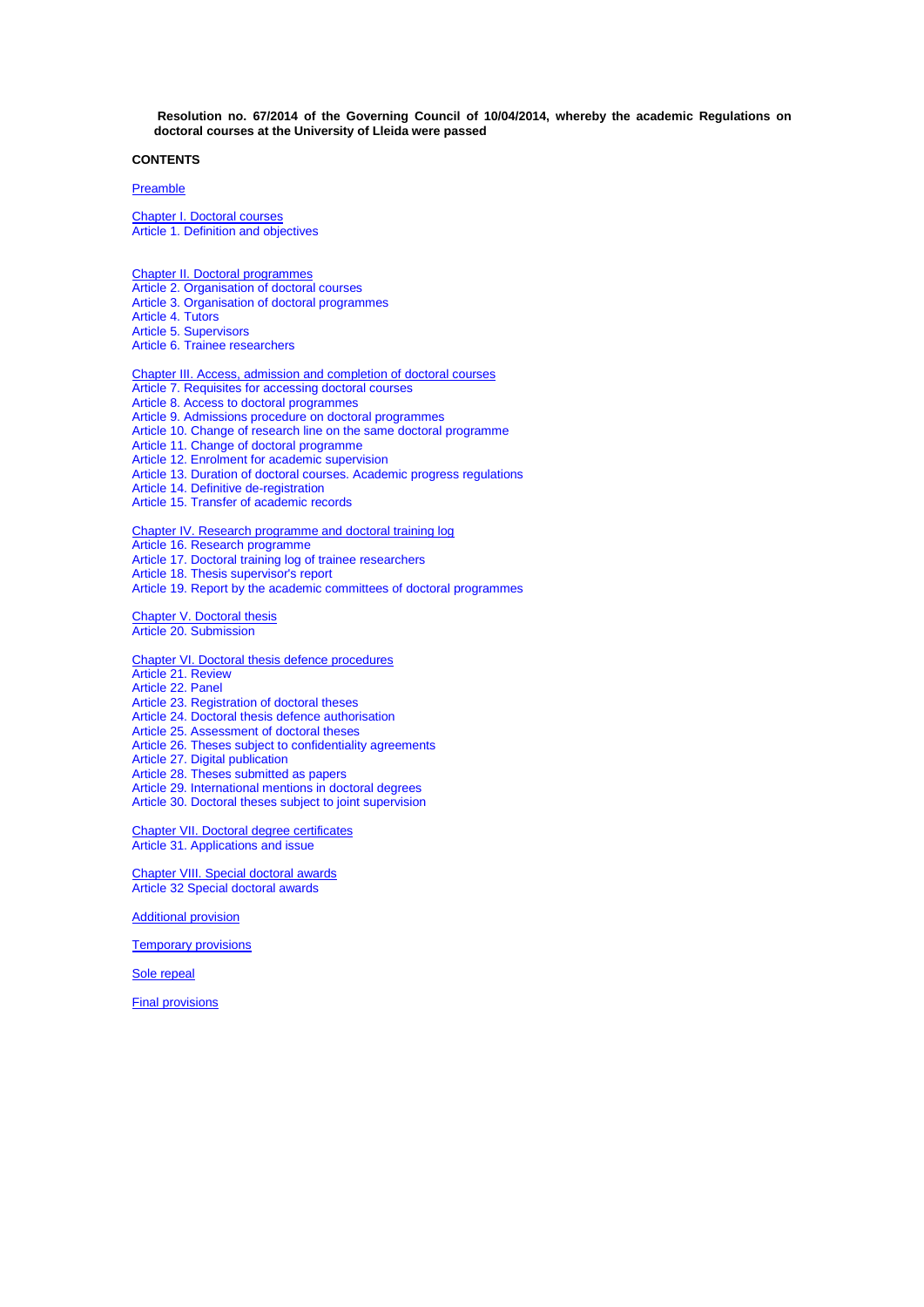#### <span id="page-1-0"></span>Preamble

Pursuant to Organic Law 6/2001, of 21 December, on universities, amended by Organic Law 4/2007, of 12 April, and by Royal Decree Law 14/2012, of 20 April, university courses are divided into three cycles: bachelor's, master's and doctoral degrees. Doctoral courses, which belong to the third cycle, lead to an official doctoral degree, which is valid throughout Spain.

Royal Decree 99/2011, of 28 January (Official State Journal of 10 February), which regulates official doctoral courses, stipulates that doctoral schools, pursuant to the university legislation in force, are responsible, within the scope of their powers, for running doctoral courses and activities inherent to them.

The Governing Council of the University of Lleida approved the creation of the Doctoral School of the University of Lleida at a meeting held on 30 March 2011, as set out in Resolution 63/2011.

The Doctoral School of the University of Lleida was created pursuant to Order ECO/180/2013, of 19 July (Official Journal of the Government of Catalonia of 2 August).

One of the main aims of the Doctoral School of the University of Lleida is to promote doctoral degrees and make them closer to the structure of international research programmes and more relevant to society so that greater contributions can be made to the big challenges facing us today.

The Doctoral School of the University of Lleida is responsible for standardising doctoral degrees and developing a new legal framework for doctoral courses, in addition to organising and planning them, and monitoring the students who take them, who under the provisions of the new decree hold the status of trainee researchers.

### <span id="page-1-1"></span>Chapter I. Doctoral courses

### <span id="page-1-2"></span>Article 1. Definition and objectives

- 1.1 Doctoral courses, which belong to the third cycle, lead to an official doctoral degree that is valid throughout Spain.
- 1.2 The aim of the doctoral courses taught at the University of Lleida is ensure that trainee researchers become top quality scientific researchers able to bring about the transformation of society through innovation.
- 1.3 Doctoral courses are governed by the provisions set out in Royal Decree 99/2011, of 28 January (Official State Journal of 10 February), amended by Royal Decree 534/2013, of 12 July (Official State Journal of 13 July); Organic Law 6/2001, of 21 December, on universities, amended by Organic Law 4/2007, of 12 April; and by these regulations and any additional ones that may come into force.
- 14. Doctoral courses at the UdL are divided into doctoral programmes. Each doctoral programme must have an academic committee, chaired by the programme coordinator.
- 1.5 Each doctoral programme is made up of a set of training activities, which are not awarded credits from the European Credit Transfer System *(*ECTS). By the time they have completed a programme, students will have acquired the competencies and skills required to obtain a doctoral degree.

#### <span id="page-1-3"></span>Chapter II. Doctoral programmes

<span id="page-1-4"></span>Article 2. Organisation of doctoral courses

- 2.1 The research and training activities at the Doctoral School are taught through the doctoral programmes taught there.
- 2.2 The learning activities involved in the assignments completed by trainee researchers at the Doctoral School fall into two types: transferable and specific.
- 2.3 The transferable competencies taught enable the trainee researchers to acquire the skills they need to join the job market.
- 2.4 The specific competencies taught must be set out in each of the doctoral programmes run by the Doctoral School, as they are restricted to each field of specialisation.

## <span id="page-1-5"></span>Article 3. Organisation of doctoral programmes

- 3.1 The UdL runs UdL-specific and inter-university programmes. The latter are organised jointly with other universities through specific agreements entered into for this purpose.
- 3.2 Each doctoral programme must have an academic committee, which is responsible for the content, update, quality and coordination of the programmes, as well as for monitoring the progress of the research projects and academic workload of the trainee researchers. The committees are chaired by the coordinator, who supervises and coordinates her/his doctoral programme, and ensures its objectives are coherent and are met. The coordinator must also supervise all information relating to the lines of research.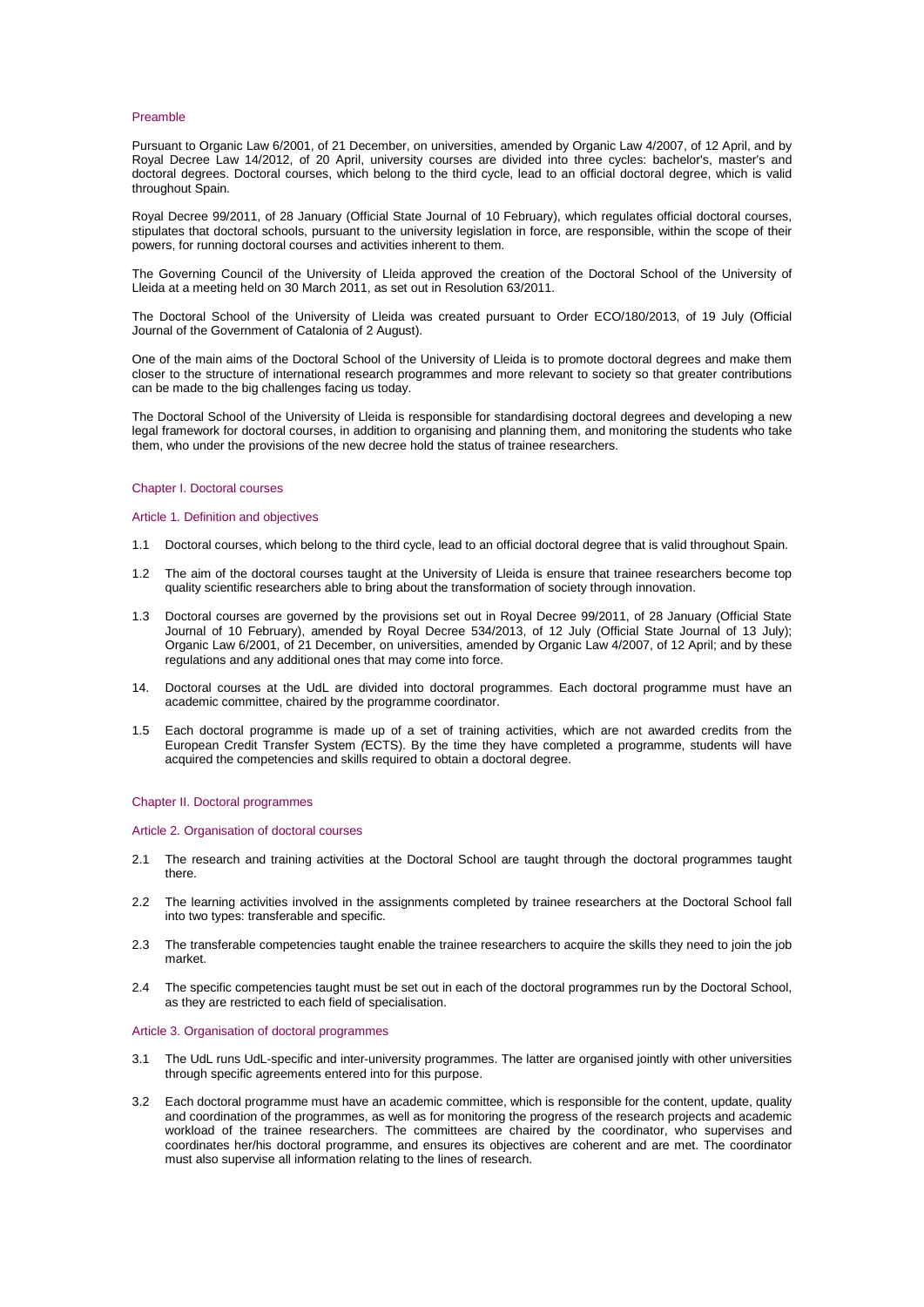- 3.3 The academic committee of any given doctoral programmes is made up of the programme coordinator, three PhD holders who are working on the research lines proposed by the programme coordinator for the programme, and a trainee researcher from the doctoral programme selected by the committee.
- 3.4 The academic committee is chaired by the doctoral programme coordinator and has an academic secretary, who is appointed by the committee from amongst its members.
- 3.5 The coordinator of a doctoral programme at the UdL is appointed and removed by the rector. Proposals must be put forward in a report drawn up by the Steering Committee of the Doctoral School.
- 3.6 The coordinator of an inter-university doctoral programme is appointed by mutual agreement between the rectors of the participating universities. Should a coordinator belong to the UdL, the proposal must be upheld through a report drawn up by the Steering Committee of the Doctoral School. Should the coordinator not belong to the UdL, the rector must appoint a coordinator to represent the University on the academic programme of the inter-university doctoral programme.
- 3.7 The functions of the coordinator are set out in article 16.5 if the internal Regulations of the Doctoral School of the UdL.

## <span id="page-2-0"></span>Article 4. Tutors

- 4.1. Tutors must ensure that all academic matters that affect the preparation, submission and defence of doctoral theses are properly carried out, and that the trainee researchers interact with their programme's academic committee.
- 4.2 The academic committee of any given doctoral programme assigns tutors to the trainee researchers and, whenever required on justified grounds, it may change the tutors assigned.

## <span id="page-2-1"></span>Article 5. Supervisors

- 5.1 The functions of doctoral thesis supervisors are set out in article 19.5 of the internal Regulations of the Doctoral School of the UdL.
- 5.2 The academic committee of a doctoral programme must appoint a doctoral thesis supervisor within a maximum deadline of six months following the enrolment of trainee researchers on the programme.
- 5.3 If the thesis supervisor is a member of the UdL's teaching or research staff and belongs to a doctoral programme, she/he may also act a tutor.
- 5.4 Once a supervisor has been assigned, she/he, the tutor, if applicable, and the trainee researcher must sign the commitment to best practices (doctoral charter).
- 5.5 At the proposal of the academic committee of a doctoral programme, a thesis supervisor or trainee researcher, an application may be made to change a thesis supervisor up until the time prior to its submission. Applications must be submitted in writing with reasons given for the change and they must be approved by the academic committee of the doctoral programme in question.
- 5.6 If a change in thesis supervisor involves a change to another doctoral programme, the procedure set out in article 11 of these regulations must be followed.
- 5.7 Following a change in thesis supervisor, a new doctoral charter must be signed to make the commitment to best research practices firm.

#### <span id="page-2-2"></span>Article 6. Trainee researchers

- 6.1 Anyone who has been admitted to a doctoral programme managed by the Doctoral School of the UdL and who has enrolled for it is considered to be a trainee researcher, or doctoral student.
- 6.2 The rights and obligations of the trainee researchers are set out in articles 21 and 22 of the internal Regulations of the Doctoral School of the UdL.

## <span id="page-2-3"></span>Chapter III. Access, admission and completion of doctoral courses

### <span id="page-2-4"></span>Article 7. Access requirements for doctoral courses

- 7.1 To access doctoral courses, candidates must hold an official Spanish bachelor's degree, or equivalent, and a university master's degree.
- 7.2 People in any of the following circumstances will also be admitted:
	- 7.2.1. Holders of an official Spanish university qualification, or from any other country that belongs to the European Higher Education Area (EHEA) that entitles them to join a master's degree in accordance with the provisions set out in article 16 of Royal Decree 1393/2007, of 29 October, and who have passed at least 300 ECTS credits in their university studies overall, of which at least 60 must be of master's degree level.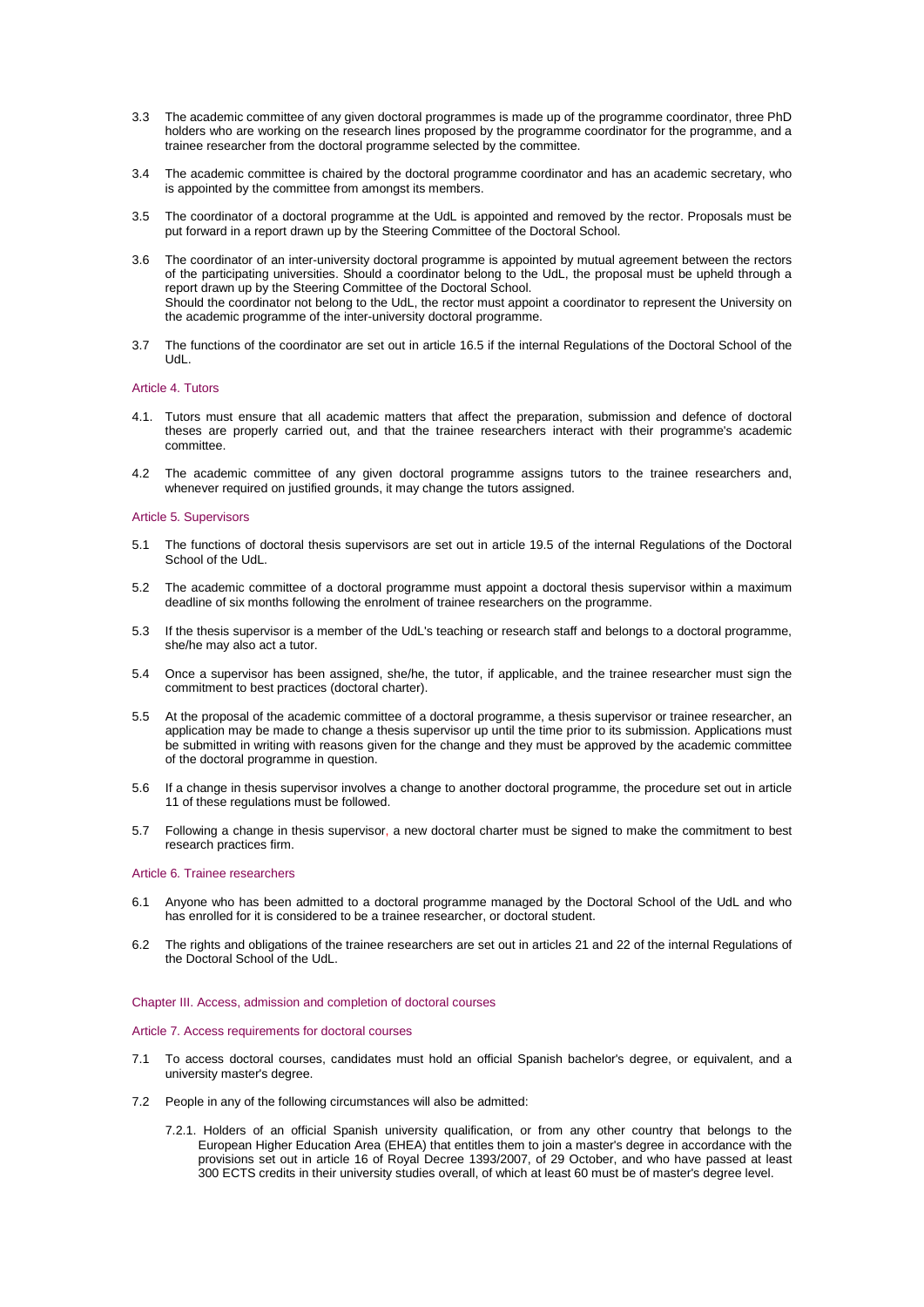- 7.2.2 Holders of official Spanish bachelor's degrees that are only awarded if at least 300 ECTS credits have been passed, in compliance with EU laws. Such candidates must mandatorily take a bridging course, unless the curriculum of the degree course they passed included research training credits equivalent to the weighting of those awarded on a master's degree course.
- 7.2.3 Holders of a university qualification who, subsequent to obtaining a place on a specialised course in the health sciences by passing the entrance examination, have successfully passed at least two years of a training programme to obtain any of the official qualifications in the health sciences specialisations.
- 7.2.4 Holders of a degree obtained in education systems abroad, which will not be subject to homologation if the UdL is able to verify that the degree in question has been accredited to a level equivalent to a Spanish master's degree and that it entitles students from the issuing country to access doctoral courses. Under no circumstances will such admissions subject to the homologation of the degree held by the interested party or its recognition other than for the purposes of joining a doctoral course.
- 7.2.5 Holders of another doctoral degree obtained in accordance with the above university regulations.
- 7.2.6. Degree holders, architects and engineers who hold a diploma of advanced studies, obtained pursuant to the provisions of Royal Decree 778/1998, of 30 April, or who have obtained the research proficiency certificate regulated by Royal Decree 185/1985, of 23 January, as provided for in the second additional provision of Royal Decree 99/2011, of 28 January.
- 7.2.7 Holders of 300 ECTS credits, or the equivalent, who have subsequently passed 32 credits on doctoral programmes regulated by Royal Decree 185/1985, of 23 January, or 32 credits on doctoral programmes regulated by Royal Decree 778/1998, of 30 April, may directly access doctoral courses.
- 7.2.8 Holders of an official Spanish degree, or a diploma in a technical subject or architecture obtained in the education system prior to the official introduction of the European Higher Education Area, providing their admission is approved by the academic committee of the doctoral programme and it considers that they fulfil the access requirements set out in article 6.2a of Royal Decree 99/2000, of 28 January, which regulates doctoral courses.

Such admissions approved by the academic committees of doctoral programmes will only be valid for accessing a doctoral programme. Under no circumstances will they imply the recognition of credits from master's degree courses or the award of a master's degree.

- 7.3 For the purposes of calculating credits, 1 LRU credit (awarded before the introduction of ECTS credits) is equivalent to 1 ECTS credit.
- 7.4 Should the course documentation provided by students not show the number of LRU credits (1 credit = 10 teaching hours) or ECTS credits (1 credit = 25 hours of total workload) the following validations will be awarded:

Three-year diploma course = 180 ECTS credits Three-year diploma course in a technical subject  $= 180$  ECTS credits Three-year bachelor's degree course = 180 ECTS credits Two-year second cycle course in a technical subject = 120 ECTS credits Four-year bachelor's degree course = 240 ECTS credits Four-year degree course/course in a technical subject = 240 ECTS credits Five-year (or more) degree course/course in a technical subject = 300 ECTS credits One-year master's or postgraduate degree that entitles holders to access a doctoral course in the issuing country = 60 ECTS credits Two-year master's or postgraduate degree that entitles holders to access a doctoral course in the issuing country  $= 120$  ECTS credits

## <span id="page-3-0"></span>Article 8. Access to doctoral programmes

- 8.1 To join a doctoral programme, trainee researchers must have been admitted by its academic committee.
- 8.2 To gain admittance to a programme, candidates must submit an application to its academic committee in accordance with the procedure established for doing so.
- 8.3 The academic committee of any given programme may set additional access requirements for the admission of trainee researchers on its programme.

### <span id="page-3-1"></span>Article 9. Admissions procedure on doctoral programmes

- 9.1 Applications for admission must include the preferred research line on which the doctoral thesis will be written. Applications must be sent to the Doctoral Section with the documentation required for the admissions pathway chosen, including the documents that prove that a candidate fulfils the admissions requirements.
- 9.2 Candidates who hold a master's degree qualification issued by a foreign institution of higher education must apply for the equivalence of their qualification in order to be able to access a doctoral programme. This application for the equivalence of a qualification is screened by the director of the Doctoral School and is not valid unless the fee set in the price table of the Government of Catalonia has been paid.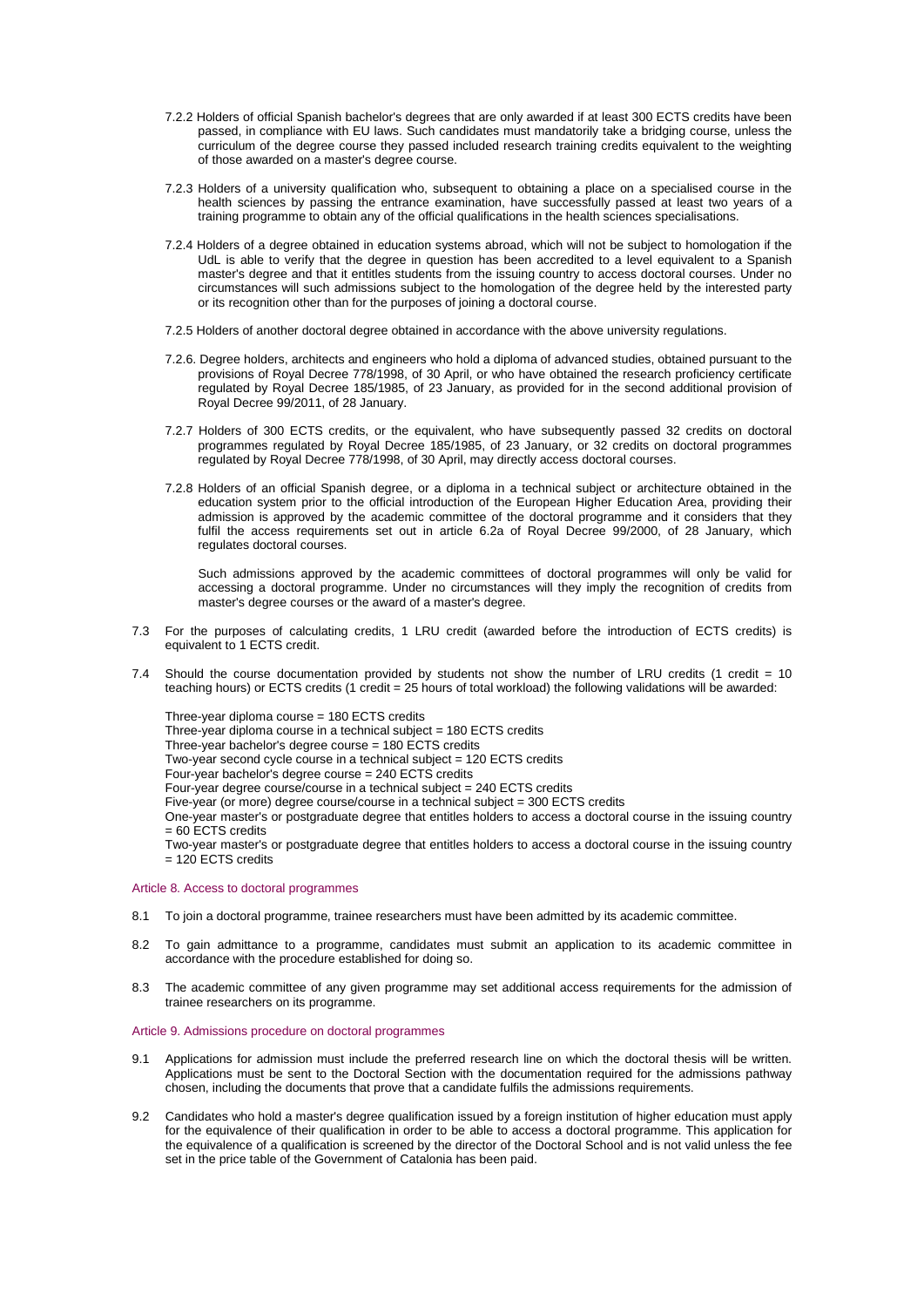9.3 Documents issued abroad must be official, original copies issued by the competent authorities, and they must have been legalised through diplomatic channels. This procedure must be processed in each of the following organisations in the order given below:

1. Ministry of Education in the country of origin for academic qualifications and certificates, and the corresponding ministry in the case of birth and nationality certificates.

2. Ministry of Foreign Affairs in the country in which the documents were issued.

3. The embassy or consulate in Spain of the country in which the documents were issued.

All documents issued by foreign embassies or consulates must be legalised by the Ministry of Foreign Affairs.

For the legalisation of documents from signatory countries to the Hague Convention, of 5 October, the above requirements are substituted for an apostille affixed to them by the competent authority in the country in which they were issued.

Documentation from countries that belong to the European Union is not subject to legalisation, unless there are doubts about its authenticity, legitimacy or official nature.

The required documents must be accompanied by a sworn translation into Spanish if they are written in another language. Sworn translations may be done:

- By any embassy or consulate of Spain abroad.

- By any embassy or consulate in Spain of the country of which the applicant is a subject or, if applicable, in which the document was issued.

- By duly authorised or registered sworn translators in Spain.

The original documents must be submitted with a photocopy, and will be returned to applicants once the procedure for proving their authenticity has been completed.

If the photocopies have been compared with the originals and legalised by a Spanish embassy or consulate in the country of issue or before a notary, it is not necessary to submit the original copies.

- 9.4 The Doctoral Section will check that all administrative requirements have been met and will send the admissions document, with a report about the applicant's academic period to the doctoral programme's coordinator.
- 9.5 The coordinator of the doctoral programme will process the admissions application with the Doctoral Section once it has been accepted and signed by the assigned tutor and the required bridging course passed, if applicable. An indication will also be given of whether a trainee researcher is to be taken on a full-time or part-time basis.
- 9.6 In the case that a candidate is accepted, the Doctoral Section will notify her/him and give instructions on the next steps to be taken, which are as follows:

9.6.1. Enrolment for academic supervision.

- 9.6.2. Submission of the research programme during the first year of supervision, which must be approved by the academic committee of the doctoral programme.
- 9.7 Should an application be rejected, the Doctoral School will notify the interested party with instructions on any appeals that may be lodged and the grounds for the rejection.
- 9.8 Applications that have been accepted shall only be valid for two academic years running: the year in which the candidate was admitted and the following year. Failure to enrol for academic supervision during these two academic years will render admissions null and void.

# <span id="page-4-0"></span>Article 10. Change of research line on the same doctoral programme

- 10.1 Trainee researchers may apply for a change of research line on the same doctoral programme.
- 10.2 The interested party must submit an application to the doctoral programme coordinator, as well as a favourable report from the heads of the initial and final research lines.

<span id="page-4-1"></span>Article 11. Change of doctoral programme

- 11.1 Trainee researchers may apply to change doctoral programme.
- 11.2 The interested party must apply for admission on the corresponding new doctoral programme, as well as provide a favourable report from the coordinator of the doctoral programme she/he wishes to leave.

## <span id="page-4-2"></span>Article 12. Enrolment for academic supervision

- 12.1 Trainee researchers must enrol for academic supervision every academic year while their doctoral courses last.
- 12.2 Enrolment for academic supervision on the second year may not be registered unless the academic committee of the doctoral programme has approved the research programme submitted in the previous academic year.
- 12.3 Applications for enrolment must be submitted together with all supporting documentation to the Doctoral Section, in accordance with the following procedure: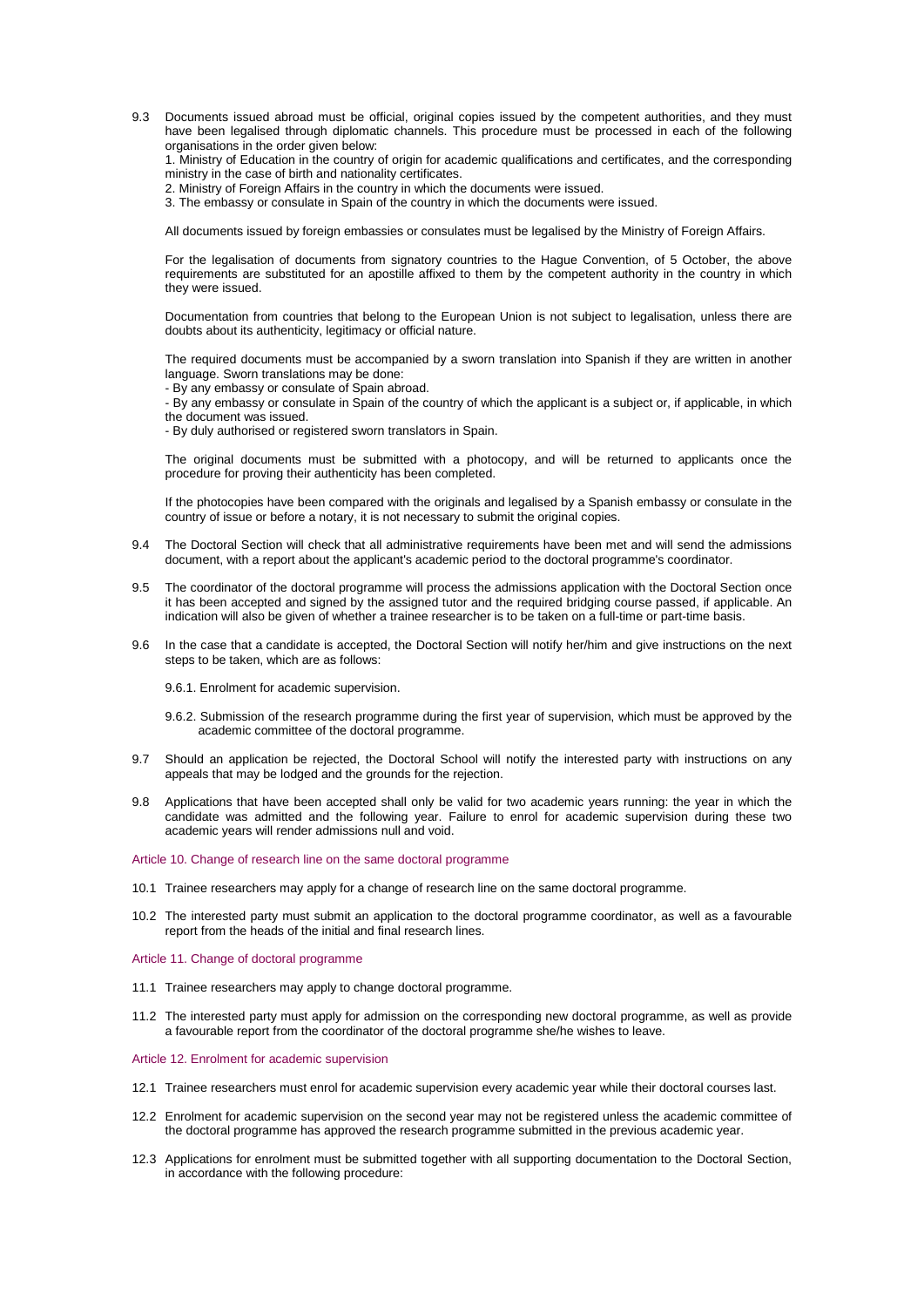12.3.1 The enrolment application form for the doctoral programme in questio[n must be f](http://www.udl.cat/export/sites/UdL/serveis/aga/DocumentsDoctorat/impresmatriculacatala.pdf)illed in.

12.3.2 It must be sent to the Doctoral Section for the enrolment to be completed along with all of the required documentation.

- 12.3.3 Students who are entitled to free enrolment or a discount on the fee must submit the document that provides proof of the exemption or discount given.
- 12.3.4 The fee for teaching aids, the obligatory student insurance and any services taken out must be paid in full at the time of enrolment.
- 12.4 Enrolments will not be deemed to have been completed until paid in full. If trainee researchers fail to register their enrolments in any given academic year, they will be subject to the retroactive payment of the corresponding fees. Failure to enrol for academic supervision during two academic years running will entail definitive withdrawal from the doctoral programme.
- 12.5 The Government of Catalonia sets and approves the fees of academic services at public universities in Catalonia annually by virtue of a decree, which establishes that the failure to pay enrolment fees, of any of their instalments, will give rise to the temporary suspension of the trainee researcher concerned until the end of the academic year. The suspension becomes definitive at the end of this period. In such cases, enrolments are cancelled and shall not entitle trainees to any refund whatsoever. The UdL demands payment for any academic supervision pending enrolment from previous academic years if a trainee has not officially de-registered from a doctoral course.
- 12.6 Student insurance is mandatory for any trainee researchers under the age of 28.

Foreign trainee researchers who are 28 or older must submit the original and a copy of a health and accident insurance policy that is valid throughout Spain.

- 12.7 The total withdrawal of an enrolment may be applied for if a tutor has given a favourable report to do so. The approval of such withdrawals does not imply that the enrolment fees will be refunded.
- <span id="page-5-0"></span>Article 13. Duration of doctoral courses Academic progress regulations
- 13.1 Duration of full-time courses

Doctoral courses last for a maximum of three yours to be counted from the date on which a trainee researcher enrols until the submission and defence of the doctoral thesis.

Should this three-year term elapse without an application to submit a thesis having been made, the academic committee responsible for the programme may grant a further one-year extension on this term that, under exceptional circumstances, may be extended for an additional year, under the conditions established by the corresponding doctoral programme.

13.2 Duration of part-time courses

The academic committee of a doctoral programme may authorise trainees to complete a doctoral course on a part-time basis. In such cases, courses will last for five years to be counted from the first year in which a trainee researcher enrols until the submission and defence of the doctoral thesis.

Should this five-year term elapse without an application to submit a thesis having been made, the academic committee responsible for the programme may grant a further two-year extension on this term that, under exceptional circumstances, may be extended for an additional year, under the conditions established by the corresponding doctoral programme.

- 13.3 For the purposes of calculating the above periods, sick leave, maternity leave or any other leave provided for under current legislation will not be counted, providing the relevant paperwork and supporting documentation have been submitted, and a favourable decision handed down.
- 13.4 Trainee researchers may apply for temporary de-registration from a programme whenever situations arise such as a work-related disability, risk during pregnancy, maternity leave, paternity leave, adoption or fostering, and risk during the lactation period.

In such cases, trainee researchers may apply for the time allowed to complete the doctoral thesis to be suspended and must provide a certificate or accreditation of when their leave started and ended in order to do so. These applications must be submitted with all the supporting paperwork to the academic committee responsible for the programme, which must then hand down a decision on whether to accept a trainee researcher's application.

Extensions on the time allowed to complete a thesis must be processed when the last enrolment for academic supervision is submitted.

### <span id="page-5-1"></span>Article 14. Definitive de-registration

14.1 The following are grounds for definitive de-registration:

14.1.1 The interested party has applied for definitive de-registration from a programme.

14.1.2 The term for meeting academic progress requirements has come to an end and, if applicable, the corresponding extensions.

14.1.3 The rejection of an extension.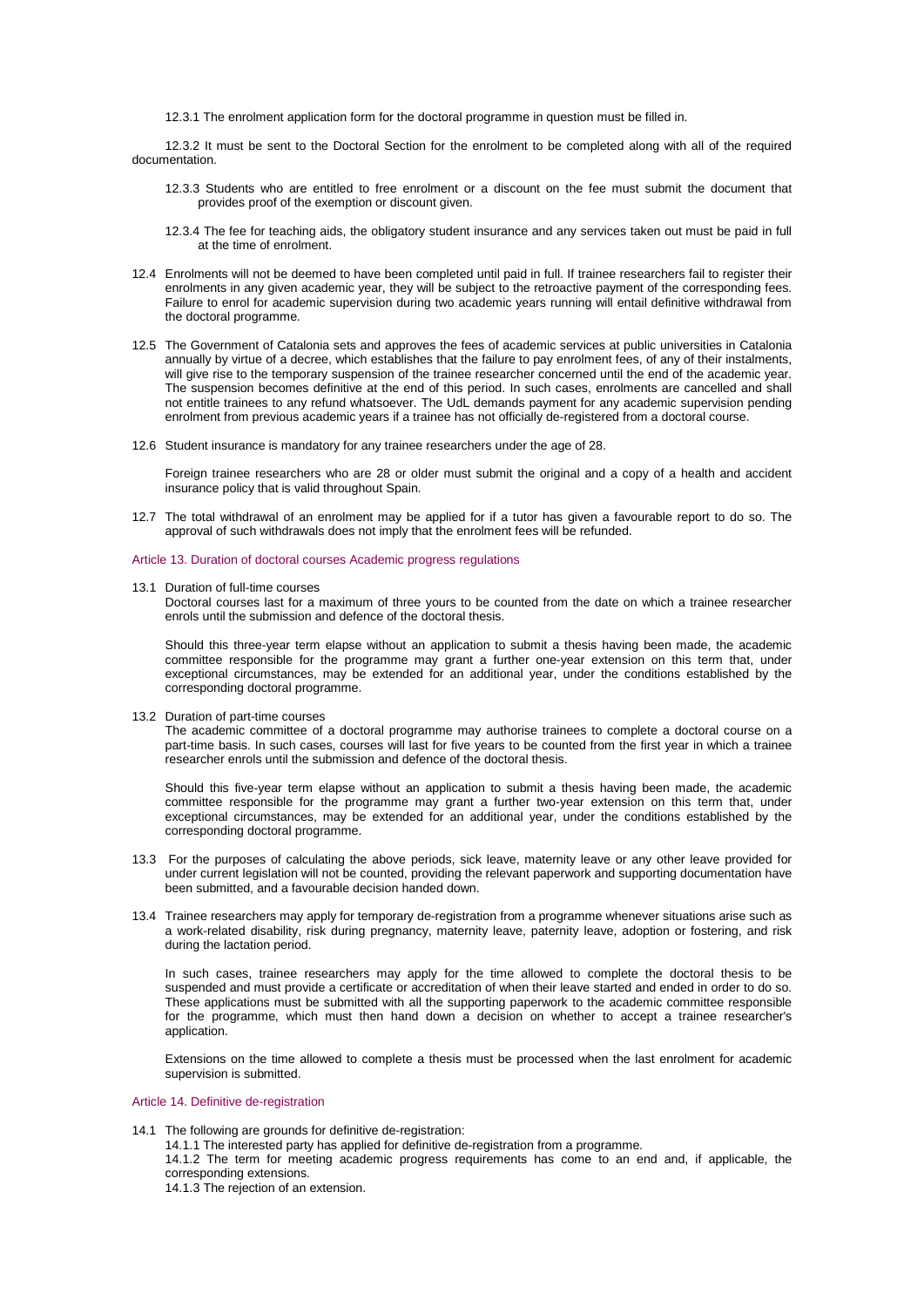14.1.4 The failure to enrol for thesis supervision over two academic years running without having applied for temporary de-registration from a doctoral programme.

- 14.1.5 The non-payment of enrolment fees.
- 14.1.6 The failure to submit a research programme within the set deadline.

14.1.7 The rejection following the award of a definitive fail mark in the assessment of the research programme by the academic committee of the doctoral programme, as provided for in chapter IV of these regulations.

14.2 The definitive de-registration from a programme means a trainee can no longer attend it and the academic record of the trainee will be closed.

However, such trainee researchers may subsequently reapply for admission on a doctoral programme at the UdL.

### <span id="page-6-0"></span>Article 15. Transfer of academic records

- 15.1 The transfer of academic records to another university is subject to the following procedure: - a signed application expressly asking for the change to another university must be submitted by the interested party
	- a copy of the firm offer of a place at the other university must be submitted
	- the payment of the transfer fee to the UdL
- 15.2 The transfer of the academic record of a person who has started a doctoral course at another university but wishes to continue the doctorate at the UdL is subject to the following procedure:
	- application for admission to the doctoral programme at the UdL as described in these regulations
	- the payment of the transfer fees to the university where the doctoral course was started
	- enrolment for the doctoral programme as described in these regulations

# <span id="page-6-1"></span>Chapter IV. Research programme and doctoral training log

### <span id="page-6-2"></span>Article 16. Research programme

- 16.1 This is a document that must be submitted by trainee researchers in the first year that they enrol for a doctoral degree.
- 16.2 This programme, which must be signed by the thesis supervisor and tutor, must contain:
	- the provisional title of the doctoral thesis
	- a full description of its objectives
	- the study materials and methods
	- a work plan with an indication of the anticipated schedule
- 16.3 A pass mark in the assessment of the research programme entitles trainees to enrol for the second year of thesis supervision.
- 16.4 A fail mark, grounds for which must be given, means that trainee researchers must submit a new programme, which will be assessed within six months to be counted from date of the first assessment.
- 16.5 A second fail mark will mean the definitive de-registration of trainee researchers from a doctoral programme.
- 16.6 The workload of doctoral thesis supervisors is described in the Time Commitment Plan for Teaching Staff.
- 16.7 Theses may have more than one supervisor if there are academic grounds that justify this, with the approval of the academic committee of the doctoral programme in question, in the following cases:
	- joint supervision with an experienced supervisor
	- doctoral thesis involving interdisciplinary fields
	- theses with joint tutors
	- theses that are written with contributions from other universities or research centres
	- other special cases that must be assessed

All supervisors have the same responsibilities.

## <span id="page-6-3"></span>Article 17. Doctoral training log of trainee researchers

- 17.1 Trainee researchers who have enrolled for a doctoral programme must report the activities they carry out in a system established by the UdL. This information will be used to prepare an individual record of each trainee researcher's activities.
- 17.2 The trainee researchers must enter the following information in this application:
	- publications
	- stays at other universities and research centres
	- contributions to research projects
	- attendance at congresses
	- attendance on courses and seminars
	- attendance at conferences and workshops
	- patents
	- other contributions made directly related to the research carried out as a result of writing the thesis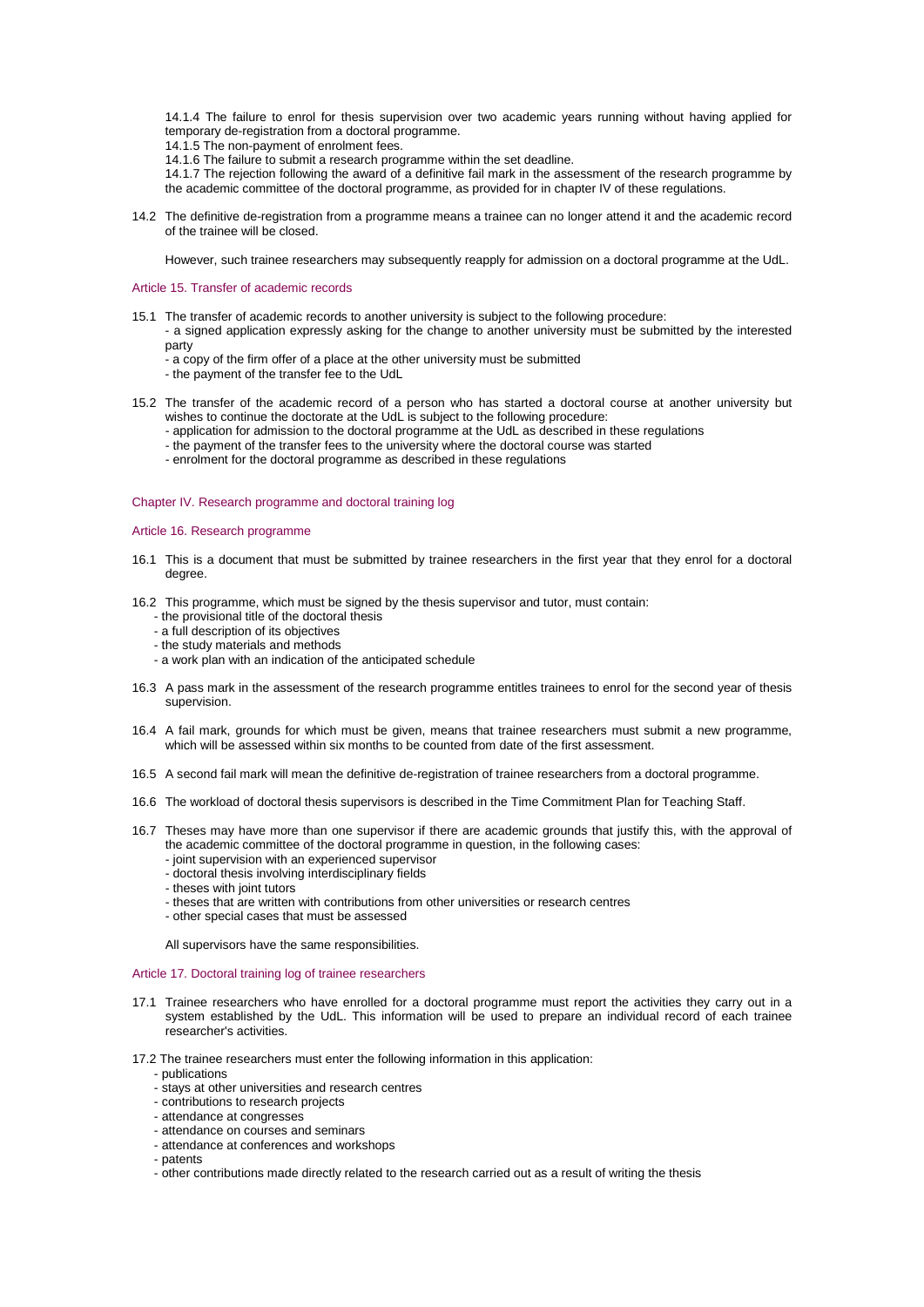### <span id="page-7-0"></span>Article 18. Thesis supervisor's report

- 18.1 Thesis supervisors must write an annual report for submission to the academic of the doctoral programme.
- 18.2 This report is confidential and should enable the academic committee to assess the progress of the trainee researchers in the research they carry out in the second and subsequent years while they are writing their thesis.
- 18.3 The report should asses such aspects as:
	- courses and training activities
	- stays at other universities and research centres
	- attendance at congresses
	- submission of conference presentations
	- submission of papers to journals
	- fulfilment of the work schedule
	- progress made in research

### <span id="page-7-1"></span>Article 19. Report by the academic committees of doctoral programmes

- 19.1 The academic committee of a doctoral programme must assess the research programme and the training log in the first year.
- 19.2 Until the thesis is completed, an annual assessment must be made on the trainee researcher's training log.

This annual assessment must be made between the months of June and September, depending on what the academic committee of a doctoral programme decides to this regard.

19.3 In the case of serious disagreements during the different stages of the doctoral degree, the general procedure in place at the UdL must be followed for conflict resolution to which doctoral courses are subject.

## <span id="page-7-2"></span>Chapter V. Doctoral thesis

<span id="page-7-3"></span>Article 20. Submission

- 20.1. A doctoral thesis consists of an original piece of research on a subject related to the field of science, technology or art inherent to any given doctoral programme.
- 20.2 Theses may be submitted providing trainee researchers have passed the assessments to which their research programme is subject.
- 20.3 Thesis supervisors must approve the submission of doctoral theses in a document signed by them. If a thesis supervisor is a person from outside the UdL, the UdL tutor must also submit a report.
- 20.4. Trainee researchers must enrol for the defence of their doctoral theses before they submit the final version.
- 20.5 The thesis must be written in Catalan, Spanish, English or French, or in one of the languages commonly used in scientific writing in the field of knowledge.
- 20.6 A full version of all theses must also be submitted in electronic format (PDF file or similar), and digitally signed using any of the digital certificates accepted by the UdL. Alternatively, a printed version may be handed in accompanied by the electronic version.

This copy of the thesis must be numbered and should give readers a general idea of the research carried out. It will only be necessary to encrypt information that is essential to ensure the protection or transfer of results.

- 20.7 At least the following information must appear on the cover or first page of a thesis:
	- "University of Lleida"
	- title of the doctoral thesis
	- name and surname of the author
	- name of the doctoral programme
	- name and surname of the thesis supervisor, or supervisors, if applicable
	- name and surname of the tutor, if applicable
	- year in which the thesis is submitted
- 20.8 The thesis must include an abstract in Catalan, Spanish or English and, if considered appropriate, any other language.
- 20.9 Trainee researchers must hand in the following to the Doctoral Section:
	- the application, addressed to the doctoral programme coordinator, asking for authorisation to register their doctoral thesis
	- a copy of the doctoral thesis, as described in article 20.6
	- the documentation required for an international doctoral degree, if the option for this mention has been chosen (see article 29)
	- the documentation required for a thesis submitted as academic papers, if this the format chosen for submission (see article 28)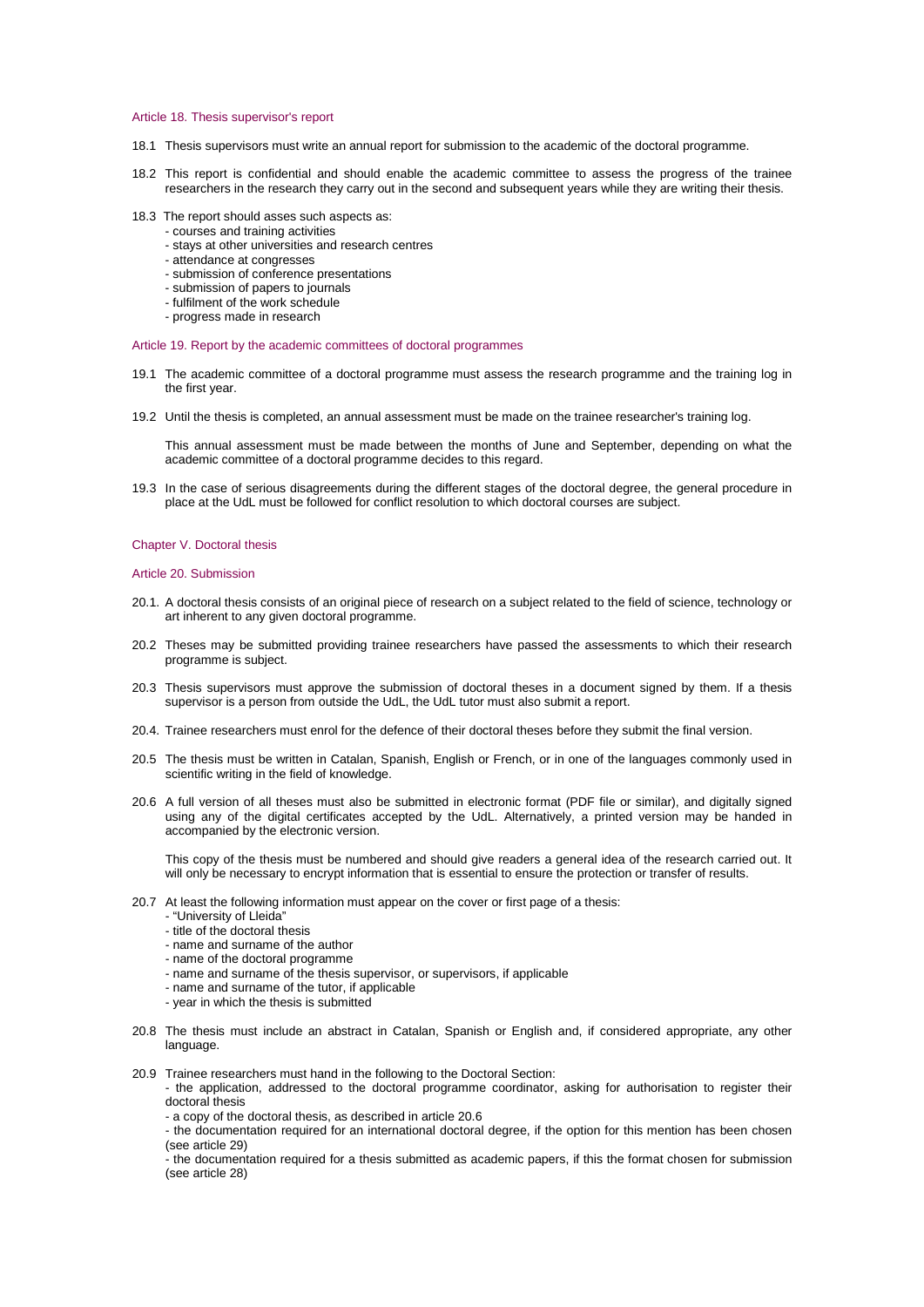- the thesis data sheet required for its mandatory publication in the UdL repository, the TDX repository and the TESEO database.

- 20.10. Thesis supervisors must hand in the following to the Doctoral Section:
	- the report issued by individual supervisors on the suitability of a thesis
	- the report issued by individual tutors on the suitability of a thesis
	- the proposal of the five people who are to be the panel, of whom three must be regular members and two must
	- be substitute members, signed by the thesis supervisor with the approval of the tutor, if applicable
	- the two reports issued by evaluators from outside the UdL

- the documents that accredit that a thesis is subject to protection or knowledge and technology transfer processes, if applicable

<span id="page-8-0"></span>Chapter VI. Doctoral thesis defence procedures

# <span id="page-8-1"></span>Article 21. Review

- 21.1 The Doctoral Section will review the documentation and the thesis submitted to ascertain whether all administrative requirements have been met as set out in the regulations.
- 21.2 Should the Doctoral Section observe that the documentation does not fulfil requirements or that documents are missing, the trainee researcher in question will be required to amend or provide the missing documents within two calendar days, as well as giving notification that failure to do so will be understood to mean that the application will be withdrawn once a final decision has been handed down to this regard.
- 21.3 If all of the documentation is found to be in order following review, the Doctoral Section will send it to the academic committee of the doctoral programme in question.
- 21.4 The academic committee of the doctoral programme must decide whether the thesis submitted meets the academic requirements necessary to authorise its defence.
- 21.5. If the academic committee of a doctoral programme considers that a thesis is not up to the required standard for the doctoral programme, it will be returned to the trainee researcher with a report with observations that should be taken into account to meet standards.

Once changes have been made, the academic committee of the doctoral programme will reassess the thesis and decide whether or not to authorise its defence.

## <span id="page-8-2"></span>Article 22. Panel

- 22.1 At the meeting held whereby a trainee researcher is given the go-ahead to start processing the paperwork for thesis defence, the academic committee of the doctoral programme must also review the proposal of the three regular members and two substitute members of the panel who are to grade the thesis.
- 22.2. In this proposal, which will have been approved by the Steering Committee, reasons must be given why the people proposed to assess the content of thesis are suitable. The academic committees of the doctoral programmes appoint the members of the panel on the basis of their curricula.
- 22.3 The panel is chaired by the member of the highest academic rank and, if members are of equal status, by the member with greatest seniority.

Of the regular members, one, and only one, must be from the University of Lleida, pursuant to the general criteria set out in article 14 of Royal Decree 99/2011. The UdL member may act as secretary or as chair.

Of the two substitute members, one must be from the UdL and the other from outside the UdL.

- 22.4 The thesis supervisor may not form part of the panel, with the exception of theses submitted in the framework of bilateral joint supervision agreements with foreign universities that have such provisions in place.
- 22.5 If the option for an international mention in a doctoral degree has been taken, the provisions set out in article 29 of these regulations must be taken into account.
- 22.6. If a thesis is submitted as academic papers, the provisions set out in article 28 of these regulations must be taken into account.

# <span id="page-8-3"></span>Article 23. Registration of doctoral theses

- 23.1 Once a thesis has been accepted by the academic committee of a doctoral programme, the copy of the doctoral thesis will be held for 10 calendar days by the UdL's Office of the General Secretary. Registration must be notified through any media that ensures maximum disclosure. In any event, this disclosure will also be posted on the Doctoral School's website, which means that the academic committee of a doctoral programme must send all details required to the director of the Doctoral School.
- 23.2 During this period, the thesis may be consulted by any PhD holder, who may address the academic committee of the doctoral programme in writing to express any considerations they deem fit. In such cases, the Standing Committee of the Steering Committee will take any decisions it deems fit, once the thesis supervisor, the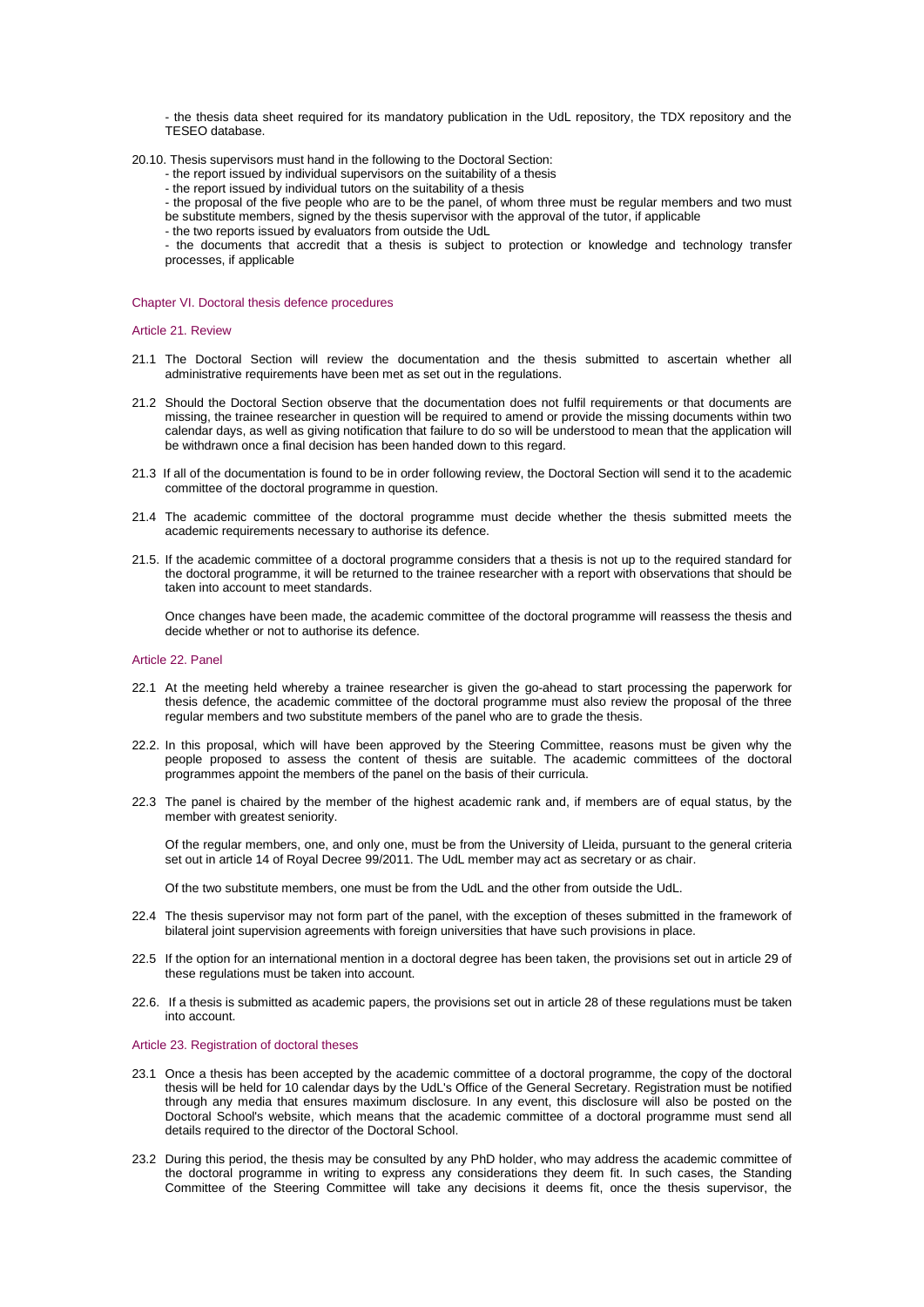academic committee of the doctoral programme and any experts considered suitable have had their say on the matter.

## <span id="page-9-0"></span>Article 24. Doctoral thesis defence authorisation

- 24.1 Once the time has elapsed for arguments to be put forward against a thesis, or once they have been resolved by the Standing Committee of the Steering Committee, the academic committee of the doctoral programme will authorise thesis defence and will notify the interested party, the thesis supervisor, or the tutor if the supervisor is from outside the UdL, so that the latter is able to send a copy of the doctoral thesis to each of the members of the panel. The defence must take place within a maximum deadline of five months to be counted from the time of a thesis' approval by the academic committee of the doctoral programme in question.
- 24.2 If there is good reason to defend a thesis outside of the UdL, the Standing Committee of the Steering Committee must give its express permission to do so.
- 24.3 The academic committee of the doctoral programme must send the Doctoral Section the names and personal details of the members of the panel so that it can notify them of their appointment to grade the thesis defence.
- 24.4 The thesis defence must be held on a teaching day.
- 24.5 The member of the panel who belongs to the UdL, following the approval of the panel's chair, if applicable, must notify the academic committee of the doctoral programme of when the thesis defence will take place at least 15 calendar days before it is held.
- 24.6 The academic committee of the doctoral programme must immediately notify the Doctoral Section of the scheduled date for the thesis defence so that it is able to publicise it accordingly, as well as issue any documentation required for the defence.

### <span id="page-9-1"></span>Article 25. Assessment of doctoral theses

25.1 The defence and assessment of a doctoral thesis must take place at a single session divided into two parts.

In the first part, which is open to the public, the defence takes place. This consists of the trainee researchers giving an oral presentation of their thesis to the members of the panel. PhD holders attending the session may ask any questions at the time and in the way specified by the panel's chair.

In the second part, which is not open to the public, the panel assesses the thesis, and issues a report and the overall grade awarded to the thesis based on the following scale: fail, pass, good and excellent.

The panel may propose that a thesis be awarded a *cum laude* distinction if the overall grade is excellent and if the secret votes cast to decide on this matter are unanimous.

25.2 The votes on the award of this distinction must be cast in a separate session to the doctoral thesis defence session.

The vote count must take place after the thesis defence session, at the Doctoral Section, in the presence of the vice-rector for Research or the director of the Doctoral School.

Minutes must be taken of the votes cast and it must be stated whether or not the *cum laude* distinction has been awarded, following a re-count of the votes. These minutes must be attached to the remainder of the documentation relating to the defence so that the provisional doctoral degree certificate can be issued.

# <span id="page-9-2"></span>Article 26. Theses subject to confidentiality agreements

- 26.1 Whenever a thesis is subject to confidentiality agreement or if it possible that patents could come out of the content of a thesis, the author must submit a written document explaining this situation at the time the copy of the thesis is handed in to the academic committee of the doctoral programme.
- 26.2 A copy of the agreement signed with a business or institution must be submitted in which it must be specifically stated that the contents of the doctoral thesis must be treated as confidential.
- 26.3 The members of the academic committee of the doctoral programme to which the author belongs are duty-bound to maintain strict confidentiality on the content of the doctoral thesis and they must sign the corresponding confidentiality agreements, in which the length of time confidentiality is to be kept must be stated. These signed agreements must be kept in the safekeeping of the secretary of the academic committee of the doctoral programme in question. The trainee researcher may ask for a copy.
- 26.4 If the people who review a thesis do not form part of the panel proposed for its defence, they must also sign a confidentiality agreement before the review process, and must return a copy on paper to the author, if it was issued in this format, once the corresponding review report has been issued.
- 26.5 Express notification must be given to the members of the panel that grade a doctoral thesis defence of the circumstances surrounding such a thesis. They must have access to the complete version of the thesis and are obliged not to disclose its content and maintain it in the strictest confidence, which is why they must sign a confidentiality agreement, and they must return the copy on paper to the author on the day of the defence, if it has been issued to them in this format.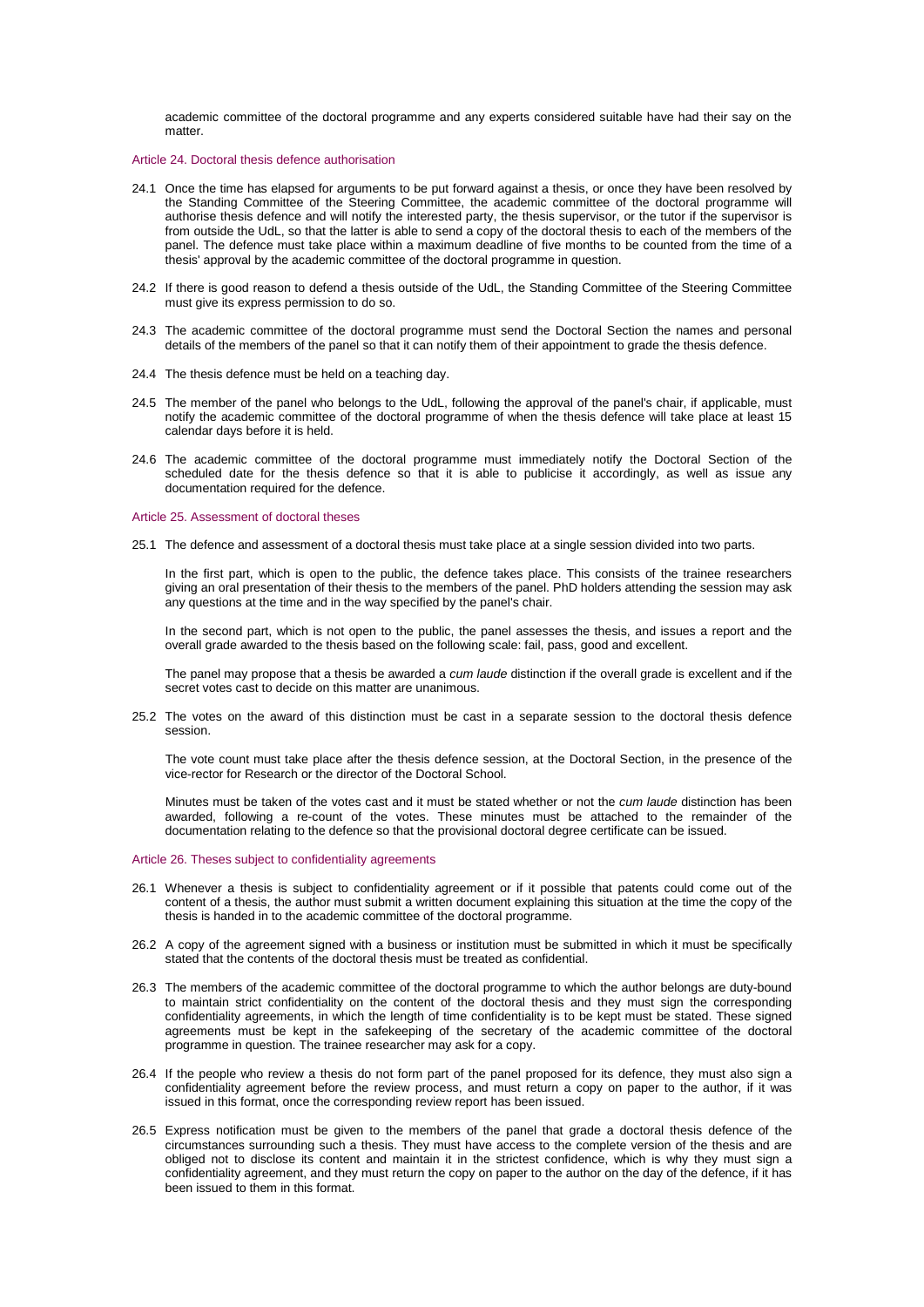## <span id="page-10-0"></span>Article 27. Digital publication

- 27.1. Once a doctoral thesis has been approved, the University of Lleida takes responsibility for adding it in electronic format to the UdL's open access repository and to the institutional repository for registering theses that have been defended and given a pass mark by the universities in Catalonia's university system (TDX, [www.tdx.cat\)](http://www.tdx.cat/), pursuant to the resolution adopted by the Inter-university Council of Catalonia at its meeting on 6 October 2011. To this end, the author of such a thesis must hand in a signed authorisation so that it can be published.
- 27.2. If parts of a thesis are confidential or if the author has signed an agreement with a publisher to which the copyright has been transferred, the publication of the thesis on the TDX will be carried out once the process of thesis protection has come to an end or the period of copyright transfer to a publisher has expired.

#### <span id="page-10-1"></span>Article 28. Theses submitted as papers

28.1 At the time such a doctoral thesis is submitted, it must contain at least four papers, of which at least two must have been published or accepted.

Proof of such must be submitted with the thesis that the academic committee of the doctoral programme is to review.

28.2 Only papers published less than four years before the submission of a thesis will be accepted, in which the trainee researcher must be the first or second author.

Of the articles published or accepted, at least two must have been published in journals that occupy relevant positions (quartiles 1, 2 and 3) in the science or social science editions of the *Journal Citation Reports*. Likewise, journals will be accepted that occupy the same quartiles on the portal SCImago Journal & Country Rank according to subject category, as well as journals found on databases such as the Science Citation Index (SCI), Social Science Citation Index (SSCI), Arts & Humanities Citation Index (A&HCI), Scopus and the Carhus plus lists (A or B).

A document must be submitted to the thesis supervisor describing the status of each of the papers (published or accepted) and the impact index of each of the papers that form part of the thesis.

28.3 Papers that have co-first authorship may not form part of a doctoral thesis.

In the case of co-authorship, the trainee researcher must provide a document signed by the other authors of a paper in which the following appears:

- a declaration stating that the paper has not been included in any other doctoral thesis
- an authorisation from the co-authors who are not PhD holders for the trainee researcher to include it in her/his thesis
- 28.4 The thesis must include:
	- 1. An abstract of no longer than one page in Catalan, Spanish, English or any other language, if considered appropriate.
	- 2. Introduction to the subject matter of the research and the objectives it intends to achieve.
	- 3. A brief description of the methodology used.
	- 4. Published or accepted papers that make up the thesis.
	- 5. General discussion of the results.
	- 6. Conclusions.
	- 7. Bibliography.
- 28.5 The requirements for supervision, registration, the appointment of the panel and the defence of the thesis are generally the same as those established for a standard thesis.
- 28.6 Co-authors of papers may not form part of the panel chosen to grade the thesis defence examination.

They may likewise not be chosen as external evaluators of a thesis.

# <span id="page-10-2"></span>Article 29. International mentions in doctoral degrees

An international mention may be included on the back of a doctoral degree certificate, providing the following requirements are met:

- 29.1 That while trainee researchers have been enrolled for thesis supervision, they must have completed at stay of at least three months doing research work outside of Spain at an institution of higher education or a research centre that has been recognised by the UdL. The stay and the research work must be endorsed by the thesis supervisor and authorised by the academic committee of the doctoral programme, and they must be included in the trainee researcher's training log.
- 29.2 Stays in the trainee researcher's usual country of residence will not count towards an international mention. However, in the case of such a stay it must appear in the training log.
- 29.3 That the doctoral thesis, or part of it (at least the abstract and the conclusions), must be written in one of the usual languages used in scientific writing in the field of knowledge concerned other than any of the official languages of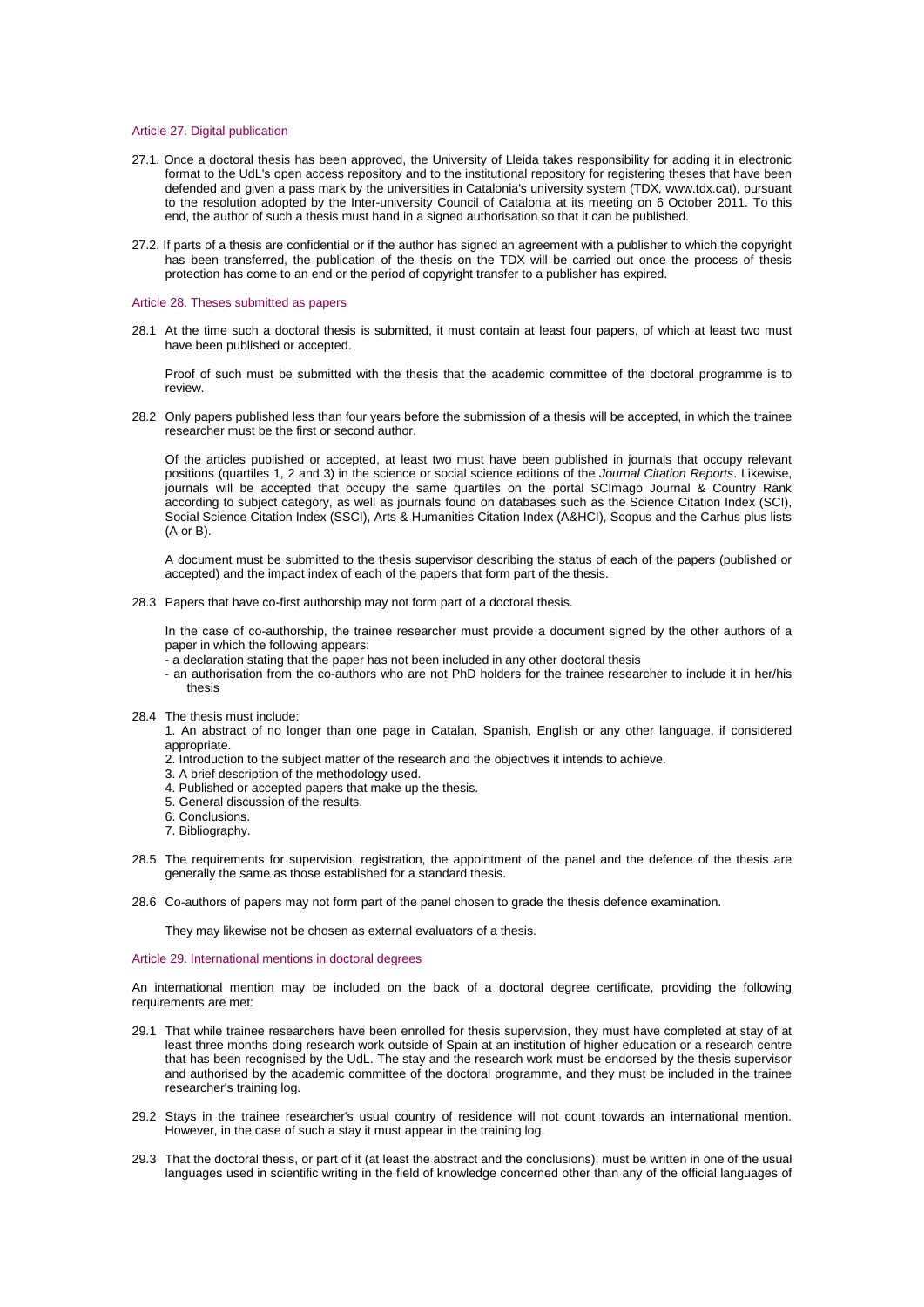Spain. One part of the thesis must also be written in one of the languages referred to above. This regulation does not apply to stays in, reports or experts from a Spanish-speaking country.

- 29.4 That the doctoral thesis has a report written by at least two experts who belong to an institution of higher education or research centre other than that where the stay was completed, which must be outside of Spain.
- 29.5 That at least one member of the panel is a PhD holder who is an expert in the subject matter of the thesis and belongs to a institution of higher education or a research centre in a country other than Spain.

This person must come from an institution or research centre other than that where the stay was completed.

29.6 That the defence is held at the UdL. In the case of joint doctoral programmes, the defence may be held in one of the participating universities or under the terms set out in the corresponding collaboration agreements.

<span id="page-11-0"></span>Article 30. Doctoral theses subject to joint supervision

Joint programmes are subject to Resolution 236/2013 of the Governing Council of 30 October 2013.

## <span id="page-11-1"></span>Chapter VII. Doctoral degree certificates

### <span id="page-11-2"></span>Article 31. Application and issue

- 31.1 Once the thesis defence examination has been passed and the final grade awarded, the interested party must submit an application for the certificate and pay the corresponding fees. The process for issuing certificates cannot begin unless this application has been submitted by the person concerned.
- 31.2 Whilst the Ministry of Education is in the process of issuing the definitive degree certificate, a provisional degree certificate will be issued that will accredit its holder as having been awarded a doctoral degree.

### <span id="page-11-3"></span>Chapter VIII. Special doctoral awards

<span id="page-11-4"></span>Article 32. Special doctoral awards

- 32.1 The UdL confers special doctoral awards every year.
- 32.2 In order to become a candidate for one of these special prizes, a cum *laude* distinction must have been obtained in the doctoral thesis. PhD holders who fulfil this requirement will automatically become candidates for one of these prizes.
- 32.3 The Steering Committee of the Doctoral School appoints the juries that are to grant these special awards in each of the fields of specialisation and assigns each thesis to one of these fields.
- 32.4 One special award may be given in each field of specialisation for every five theses submitted. If fewer than five theses have been submitted in a field of specialisation during an academic year, they will be put on hold until the following year or years until a total of five has been reached.
- 32.5 If the number of doctoral theses in a given field of specialisation fulfils all other requisites but does not reach five, the Steering Committee may group the theses from this field together with those from other related fields, providing the number of theses defended in the current year, or that have been carried over from previous years, does not exceed five.
- 32.6. The jury is made up of three regular members and two substitutes. All of the members must be PhD holders specialised in the subject or subjects of the theses put up for an award. One of the regular members and one of the substitutes must be from outside the UdL. The regular members act as the chair, secretary and member. The chair is appointed in accordance with the provisions established for chairing doctoral thesis panels. Under no circumstances may the members of these juries be PhD holders who have acted as supervisors for one of the doctoral theses put forward for an award. Tutors may likewise not form part of the juries.
- 32.7. A jury will assess the theses in the academic year following their defence, except in the case provided for in article 32.4. The assessment of candidates takes the following into account: the doctoral thesis, the publications in which the results of the doctoral theses appear and its scientific impact based on objective criteria and other merits directly related to the doctoral thesis.
- 32.8 In order to ensure that all of the candidates are fairly assessed, the jury may seek the advice of other specialists and request that they write a report.
- 32.9 The assessment of the doctoral theses put up for an award does not count towards other work subject to assessment.
- 32.10. The reasons for the final decision must appear in the jury's minutes.
- 32.11. Once it has examined the proposals submitted by the Steering Committee, the Governing Council of the University of Lleida takes the final decision on the awards to be granted.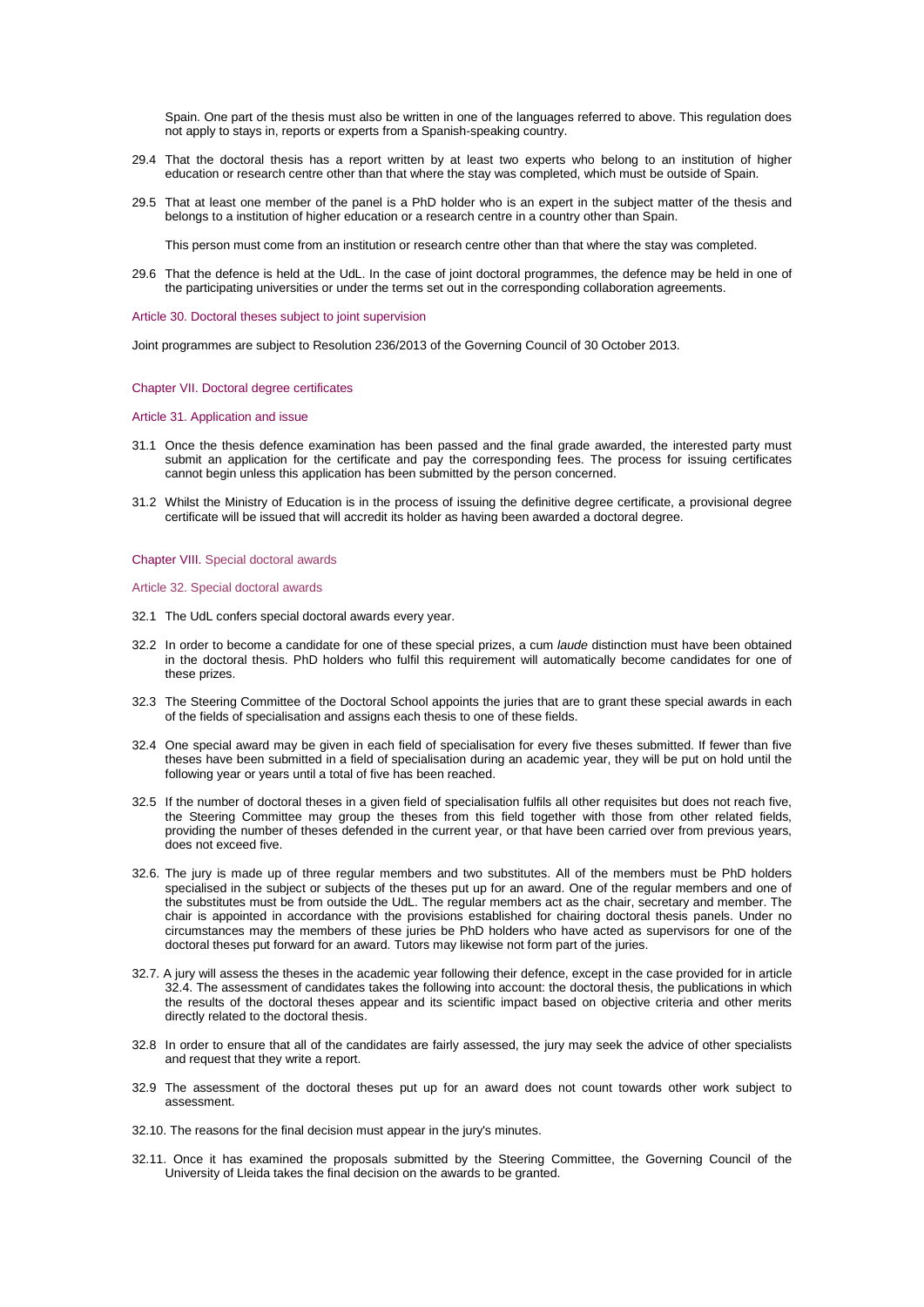32.12. Candidates have one month to withdraw any documentation submitted to be counted from the time the awards are granted.

#### <span id="page-12-0"></span>Additional provision

The Steering Committee is granted the powers to interpret and add to these regulations.

#### <span id="page-12-1"></span>Temporary provisions

#### First temporary provision

1. Students who have began a doctoral course in compliance with the above university regulations may be admitted to the courses governed by these regulations by submitting an application to the doctoral programme they wish to join, providing they fulfil the admission requirements provided for in these regulations.

2. Students who began a doctoral course before Royal Decree 99/2011 came into force are subject to the provisions that regulate courses and the issue of doctoral degrees that were in force at the time they began their course. In any event, they will be subject to the regulations relating to the panel, the defence and the assessment of doctoral theses provided for in these regulations, pursuant to Royal Decree 534/2013, of 12 July.

- 3. The schedule that must be taken into account in accordance with the various regulations that apply is as follows:
- a. Courses regulated by Royal Decree 185/1985. Cut-off date for theses defence: 11/02/2016 (may not be extended). These courses are no longer run and only theses may be presented for defence.
- b. Courses regulated by Royal Decree 778/1998. Cut-off date for theses defence: 11/02/2016 (may not be extended). These courses are no longer run and only theses may be presented for defence.
- c. Courses regulated by Royal Decree 56/2005. Cut-off date for theses defence: 11/02/2016 (may not be extended). These courses are no longer run and only theses may be presented for defence.
- d. Courses regulated by Royal Decree 1393/2007. Cut-off date for theses defence: 30/09/2017 (may not be extended). These courses are being phased out and once they are no longer run only theses may be presented for defence.

Once these deadlines have been reached, trainee researchers who have not defended their thesis will de de-registered from their doctoral programme. They may, however, apply for admission to a doctoral programme currently being run at the UdL.

### Second temporary provision

Once the academic committees of the programmes approved by Royal Decree 99/2011 have been constituted, they may also take responsibility for PhD students who have begun a course pursuant to the above regulations and who are in the process of writing a doctoral thesis in any of the departments involved in the programme approved by Royal Decree 99/2011.

### Third temporary provision

Whilst the various past curricula are still in place, it has been decided that only trainee researchers who have earned a *cum laude* distinction may be put forward as candidates for a special doctoral award and that they must have received more than three votes by the jury if the thesis defence was subject to any regulations prior to the introduction of Royal Decree 56/2005. If a defence is subject to the regulations provided for in Royal Decree 56/2007, or subsequent decrees, the provisions set out in article 32.2 of these regulations must be complied with.

## <span id="page-12-2"></span>Sole repeal

The Regulations on Doctoral Courses, passed by Resolution no. 215/2008 of the Governing Council 21 October, and subsequent amendments, have been repealed.

#### <span id="page-12-3"></span>Final provisions

#### First final provision

Interested parties may appeal against the resolutions passed by the academic committees of the doctoral programmes and the thesis defence panels, except in the case of administrative procedures, pursuant to the conflict resolution procedure provided for in Resolution no. 105/2012 of the Governing Council of 30 May.

### Second final provision

These regulations come into force on the day after they are posted on the website in the corresponding issue of the *Official journal of the University of Lleida*.